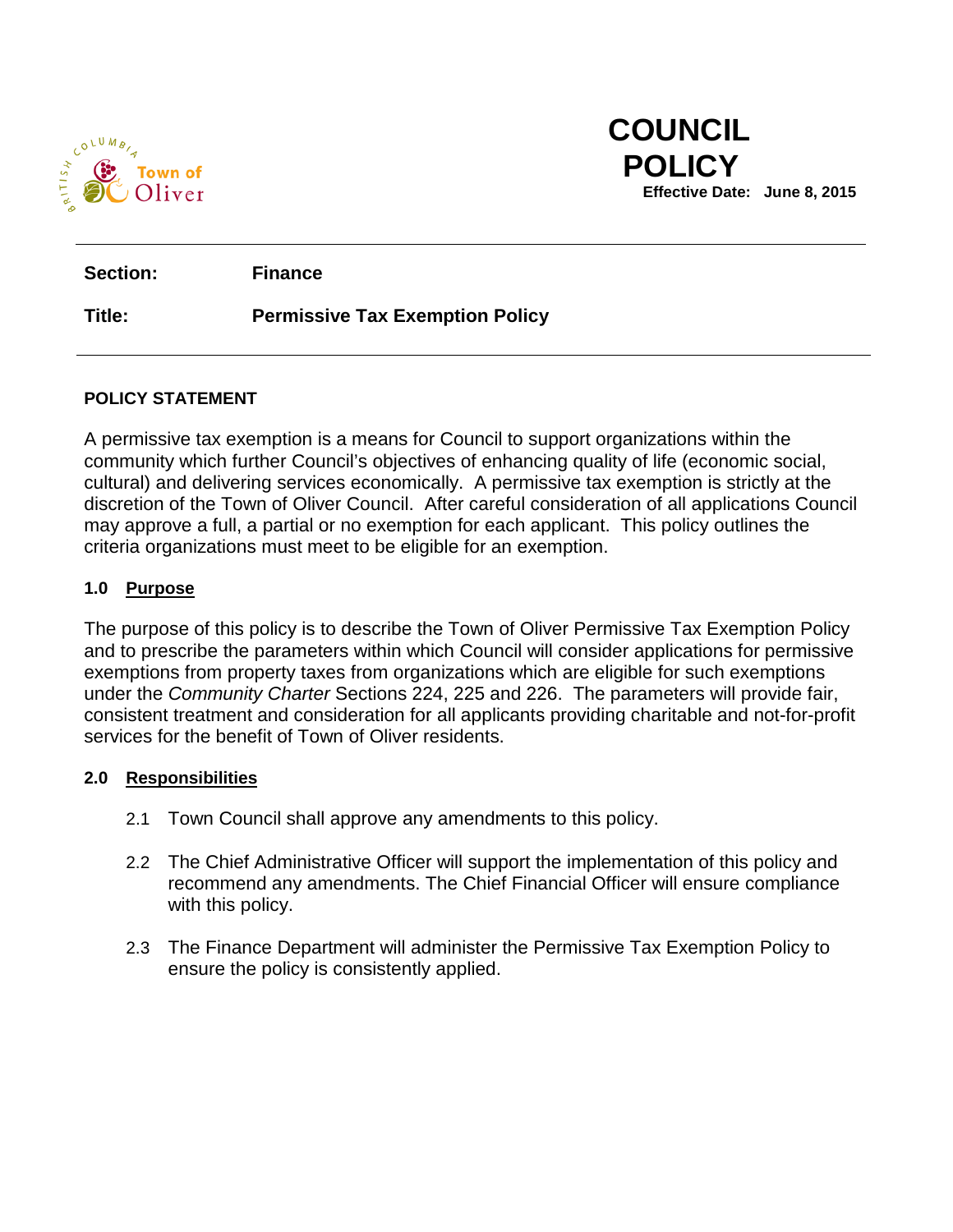## **3.0 Process**

Council will consider applications for permissive tax exemptions annually. The opportunity to apply will be advertised two (2) times in the local newspaper and by letters mailed to existing tax exemption recipients in the last year of their exemption. In addition, application packages will be available at any time from the Town Office or on our website at [www.oliver.ca.](http://www.oliver.ca/)

Applications must be submitted to the Chief Financial Officer or designate, using the prescribed application form before July 31<sup>st</sup> of each year. The Chief Financial Officer or designate will review the applications for completeness, and arrange contact with the applicants for additional information if necessary.

Application submissions must include:

- $\triangleright$  Copies of audited financial statements for the last three (3) years;
- $\triangleright$  Copy of state of title certificate or lease agreement, as applicable;
- $\triangleright$  Description of programs/services/benefits delivered from the subject lands/improvements including participant numbers, volunteer hours, benefiting groups/individuals/special needs populations, fees charged for participation;
- $\triangleright$  Description of any 3<sup>rd</sup> party use of the subject land/improvements including user group names, fees charged conditions of use;
- $\triangleright$  Financial information on how the tax exemption amount is put back into the community through charitable means or reduced fees paid by the general population of the Town of Oliver;
- $\triangleright$  Confirmation that the organization's activities do not compete with any other duly licensed business in the Municipality.

The Chief Financial Officer will summarize the applications relative to the eligibility criteria to Council. Delegations to Council will be arranged by the Corporate Services Department as necessary.

# **4.0 Criteria**

Council will only consider applications for permissive tax exemptions from charitable and notfor-profit organizations which are in good standing with their respective establishing and governing bodies.

- 4.1 Subject Property must be one of:
	- $\triangleright$  Land and/or improvements owned by the applicant
	- $\triangleright$  Land and/or improvements leased under an agreement
	- Land and/or improvements ancillary to a statutory exemption under Section 220 of the *Community Charter (Statutory Exemptions)*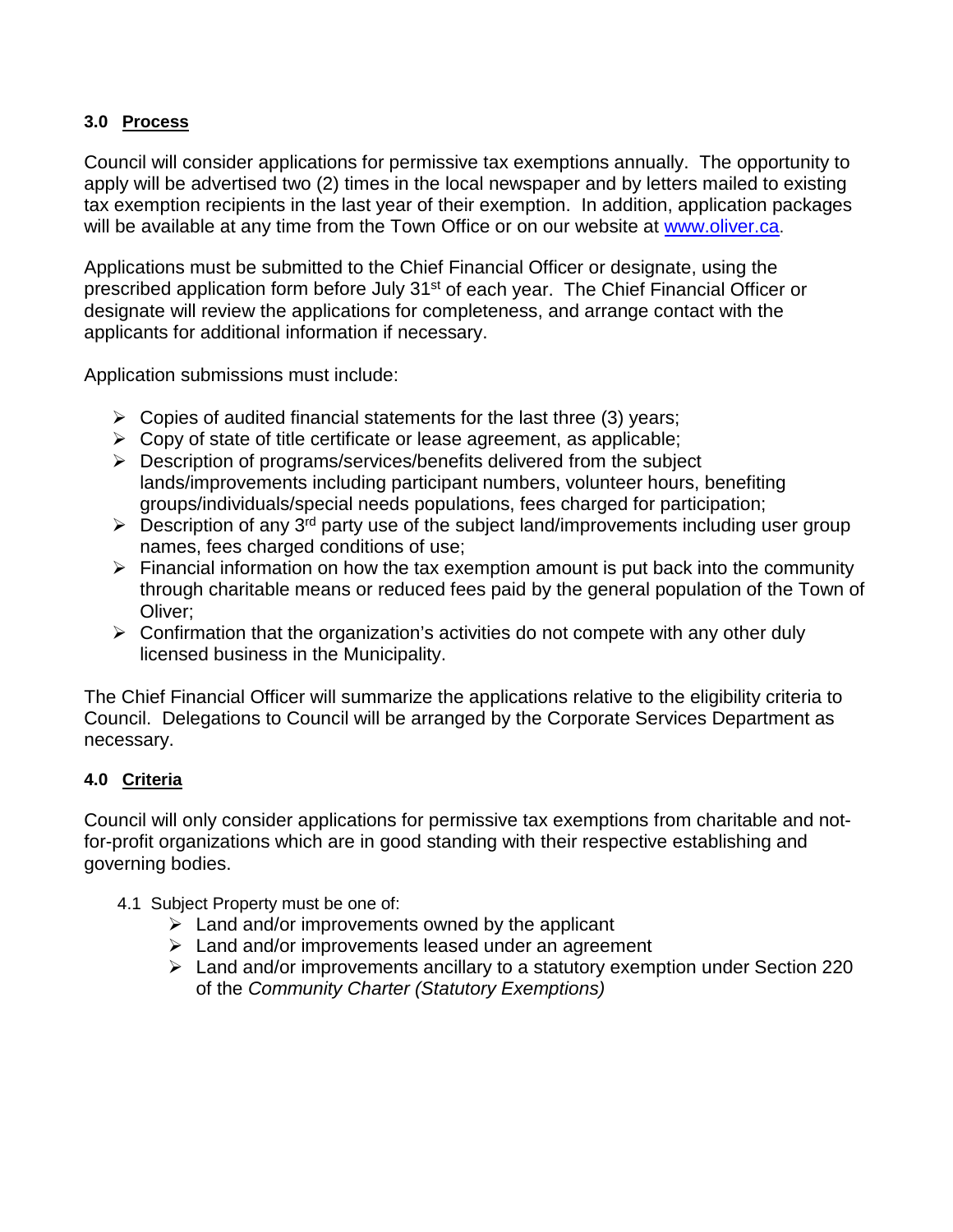- 4.2 Nature of Organization must be:
	- $\triangleright$  Non-profit organization
	- $\triangleright$  Charitable/philanthropic organization
	- > Athletic or Service Club/Associations
	- $\triangleright$  Care facility/licensed private hospital
	- Partner of the municipality by agreement under Section 225 of the *Community Charter*
	- $\triangleright$  Other local authority
	- $\triangleright$  Organization eligible under Section 220 statutory exemption (e.g. place of public worship, cemetery, library, Indian land, senior's homes, hospital, ect.)
- 4.3 The applicant organization's use of the land/improvements must benefit the community in one or more of the following ways:
	- $\triangleright$  Provides recreational facilities for public use
	- $\triangleright$  Provides recreation programs to the public
	- $\triangleright$  Provides programs to and/or facilities used by youth, seniors or other special needs groups
	- $\triangleright$  Preserves heritage important to the community character
	- $\triangleright$  Preserves an environmentally, ecologically significant area of the community
	- $\triangleright$  Offers cultural or educational programs to the public which promote community spirit, cohesiveness and/or tolerance
	- $\triangleright$  Offers services to the public in formal partnership with the municipality
- 4.4 All accounts for fees and charges levied by the Town of Oliver to the applicant must be current.

# **5.0 Duration of Exemption**

Eligible organizations may be considered for tax exemptions exceeding one year (to a maximum of four years) where it is demonstrated that the services/benefits they offer to the community are of a durations exceeding one year (ie: for the period of the tax exemption).

#### **6.0 Extent, Conditions and Penalties**

- 6.1 Council may designate only a portion of the land/improvements as exempted where the following circumstances exist:
	- $\triangleright$  A portion of the land/improvements is used by the private sector and/or organizations not meeting Council's exemption criteria
	- $\triangleright$  The applicant already receives grant-in-aid from the municipality and/or other sources
	- $\triangleright$  A portion of the land/improvements is used to generate income for the organization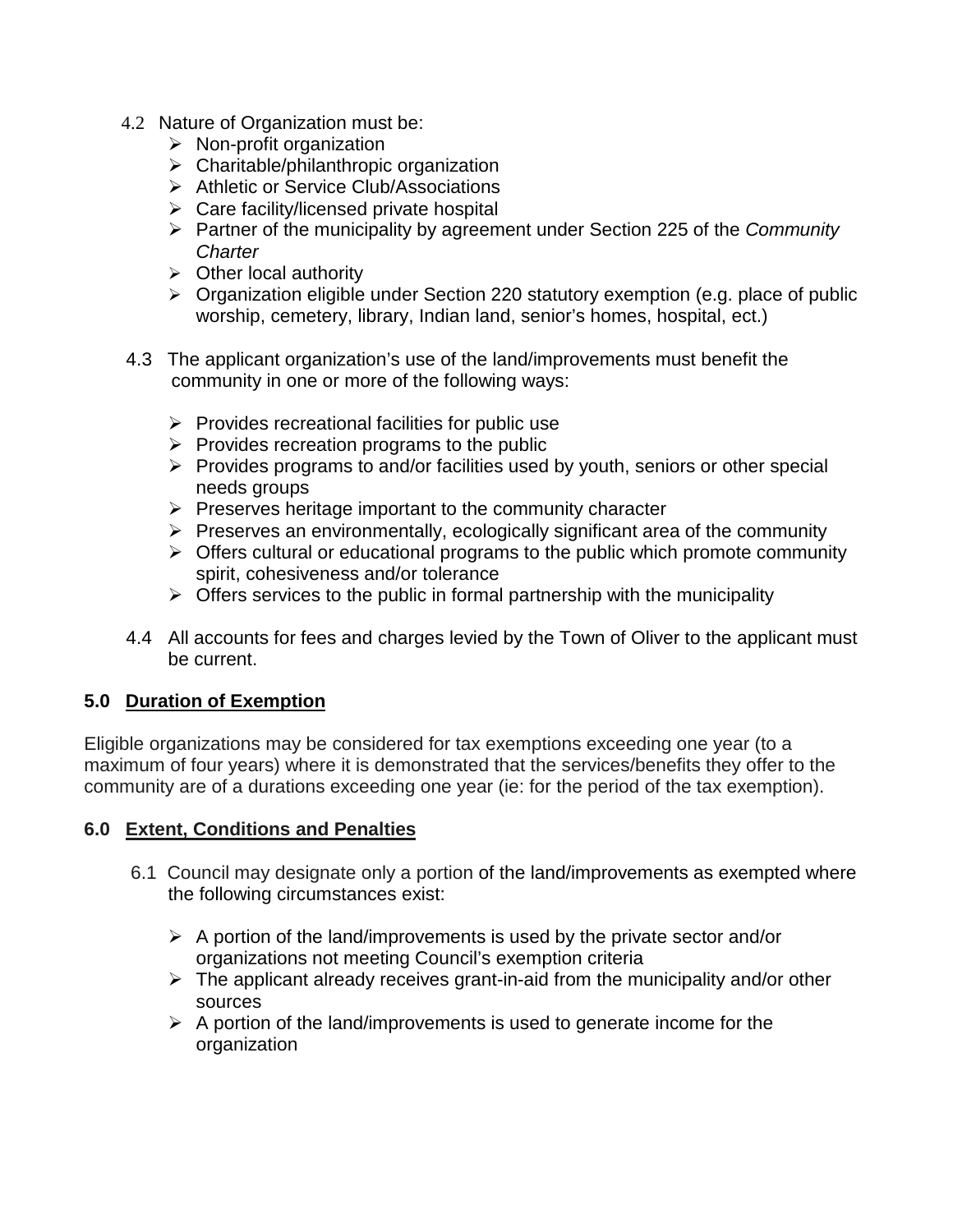- 6.2 Council may impose **conditions** on the exempted land/improvements with the applicant organization, including but not limited to:
	- $\triangleright$  registration of a covenant restricting use of the property
	- $\triangleright$  an agreement committing the organization to continue a specific service/program
	- $\triangleright$  an agreement committing the organization to have field/facilities open for public use for certain times or a total amount of time
	- $\triangleright$  an agreement committing the organization to offer use of the field/facility to certain groups free of charge or at reduced rates
	- $\triangleright$  an agreement committing the organization to immediately disclose any substantial increase in the organization's revenue or anticipated revenue or any change in the status of the property
- 6.3 Council may impose penalties on an exempted organization for knowing breach of conditions of exemption, including but not limited to:
	- $\triangleright$  Revoking exemption with notice
	- $\triangleright$  Disqualifying any future application for exemption for specific time period
	- $\triangleright$  Requiring repayment of monies equal to the foregone tax revenue

# **NOTES:**

Please provide **copies of audited financial statements for last three (3) years** and a **copy of state of title certificate or lease agreement**, as applicable.

- 1. Exemptions may be claimed for a place of public worship, a church hall and the land upon which they are sited, and for adjacent land used for off-street parking, walks and landscaping associated with the principal use. A separate exemption may be provided for where a manse or similar residence is associated with the place of public worship.
- 2. The Town Office at 6150 Main Street, Oliver, B.C. has Commissioners for Taking Affidavits available for signing documents.

**Applications for Permissive Tax Exemption must be received by 31st of July in the year prior to the taxation year for which exemption is requested in order to be included on the applicable annual Permissive Tax Exemption Bylaw.**

Permissive Tax Exemption Applications are to be submitted to:

Attention: Chief Financial Officer 6150 Main Street Town of Oliver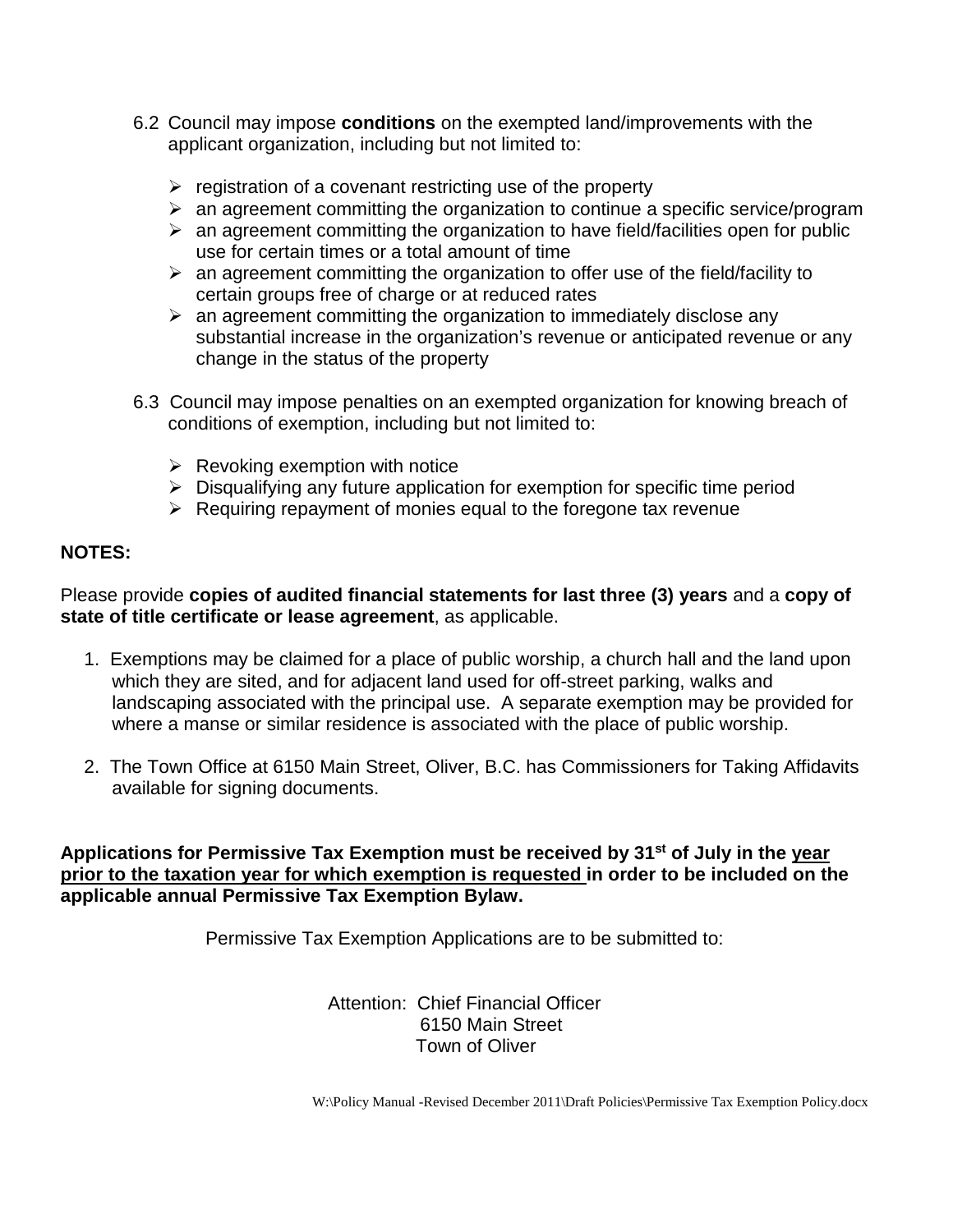

# **Permissive Tax Exemption APPLICATION**

6150 Main Street / PO Box 638 Oliver, BC V0H 1T0 Ph: 250-485-6200 Fax: 250-485-4466

| <b>CANADA</b>           | IN THE MATTER OF THE TAXATION EXEMPTION BYLAW      |
|-------------------------|----------------------------------------------------|
| <b>PROVINCE OF</b>      | PURSUANT TO SECTION 224 OF THE COMMUNITY           |
| <b>BRITISH COLUMBIA</b> | ) CHARTER IN THE TOWN OF OLIVER                    |
|                         | (exemption from taxation under Annual Rates Bylaw) |

Pursuant to Section 224 of the *Community Charter* (see attached for your convenience)

| <u> 2000 - Jan James James James James James James James James James James James James James James James James J</u> | of                                                             |                                                                                                  |  |
|----------------------------------------------------------------------------------------------------------------------|----------------------------------------------------------------|--------------------------------------------------------------------------------------------------|--|
| Name                                                                                                                 | <b>Street Address</b>                                          |                                                                                                  |  |
|                                                                                                                      |                                                                |                                                                                                  |  |
| City/Town                                                                                                            |                                                                |                                                                                                  |  |
|                                                                                                                      |                                                                |                                                                                                  |  |
|                                                                                                                      | In the Province of British Columbia, do solemnly declare THAT: |                                                                                                  |  |
|                                                                                                                      |                                                                | of the                                                                                           |  |
|                                                                                                                      | <b>Position Currently Held Within the Organization</b>         |                                                                                                  |  |
|                                                                                                                      |                                                                |                                                                                                  |  |
|                                                                                                                      | Name of Corporation, Association, Society or Organization      |                                                                                                  |  |
| exemption is being applied for:                                                                                      |                                                                | and have knowledge of the facts as stated with respect to the following property for which a tax |  |
| <b>Property Address</b>                                                                                              | <b>Property Zoning</b>                                         | Roll/Folio No.                                                                                   |  |
|                                                                                                                      |                                                                |                                                                                                  |  |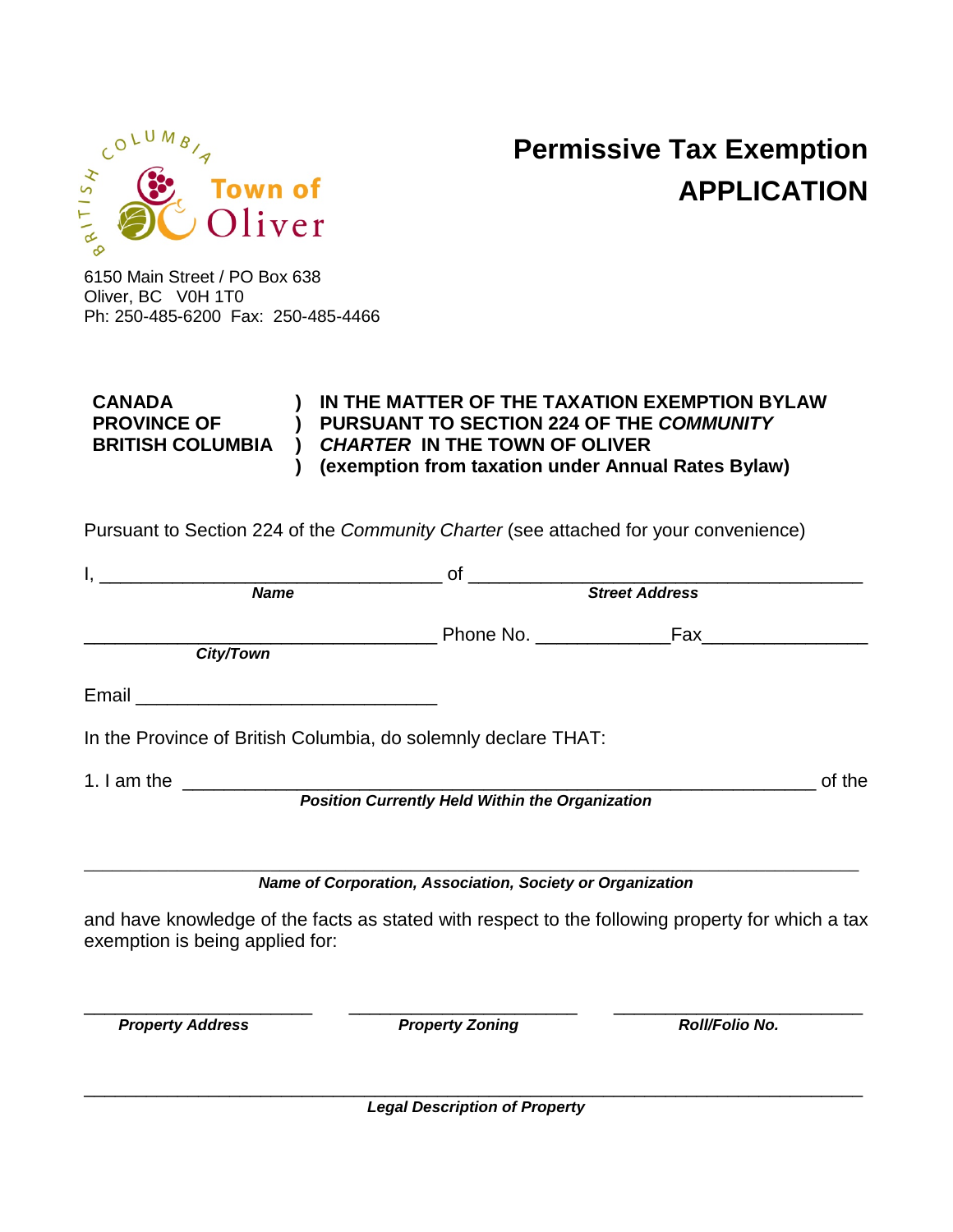**I am applying for a Permissive Tax Exemption for the following year(s): (maximum of four years) \_\_\_\_\_\_\_\_\_\_\_\_\_\_\_\_\_\_\_\_\_\_\_\_\_\_\_\_\_\_\_\_\_\_\_\_\_\_\_\_\_**

| 4. Name and phone number of two other officials in organization (i.e. Pastor, President,<br>Manager, etc.)                                                                                                                            |                                                                                                                                                                                                |  |  |  |  |
|---------------------------------------------------------------------------------------------------------------------------------------------------------------------------------------------------------------------------------------|------------------------------------------------------------------------------------------------------------------------------------------------------------------------------------------------|--|--|--|--|
|                                                                                                                                                                                                                                       |                                                                                                                                                                                                |  |  |  |  |
|                                                                                                                                                                                                                                       |                                                                                                                                                                                                |  |  |  |  |
|                                                                                                                                                                                                                                       | Day Phone # _________________________________                                                                                                                                                  |  |  |  |  |
|                                                                                                                                                                                                                                       |                                                                                                                                                                                                |  |  |  |  |
|                                                                                                                                                                                                                                       |                                                                                                                                                                                                |  |  |  |  |
|                                                                                                                                                                                                                                       | (in the case of a Society, Corporation, Association, you must include a copy of the Certificate of Title)                                                                                      |  |  |  |  |
| 6. The exemption is claimed under the Community Charter, Section 224, pursuant to Sub-<br>section 2. Clause _______ Please supply the relevant clause designation from Section 224<br>(copy of section attached for your convenience) |                                                                                                                                                                                                |  |  |  |  |
| 7. The gross floor area of the building:                                                                                                                                                                                              |                                                                                                                                                                                                |  |  |  |  |
| 8. Size of land area: <u>contract and area</u> and a series and a series of land area and a series of land and a series of the series of the series of the series of the series of the series of the series of the series of the se   |                                                                                                                                                                                                |  |  |  |  |
| bush areas, etc. Show all dimensions.                                                                                                                                                                                                 | 9. We require a current site plan of the property indicating the grounds and buildings and their<br>uses. This would include buildings, storage buildings, walkways, parking lot, playgrounds, |  |  |  |  |

\_\_\_\_\_\_\_\_\_\_\_\_\_\_\_\_\_\_\_\_\_\_\_\_\_\_\_\_\_\_\_\_\_\_\_\_\_\_\_\_\_\_\_\_\_\_\_\_\_\_\_\_\_\_\_\_\_\_\_\_\_\_\_\_\_\_\_\_\_\_\_\_\_\_\_\_\_

10. What is the principal use of the property? \_\_\_\_\_\_\_\_\_\_\_\_\_\_\_\_\_\_\_\_\_\_\_\_\_\_\_\_\_\_\_\_\_\_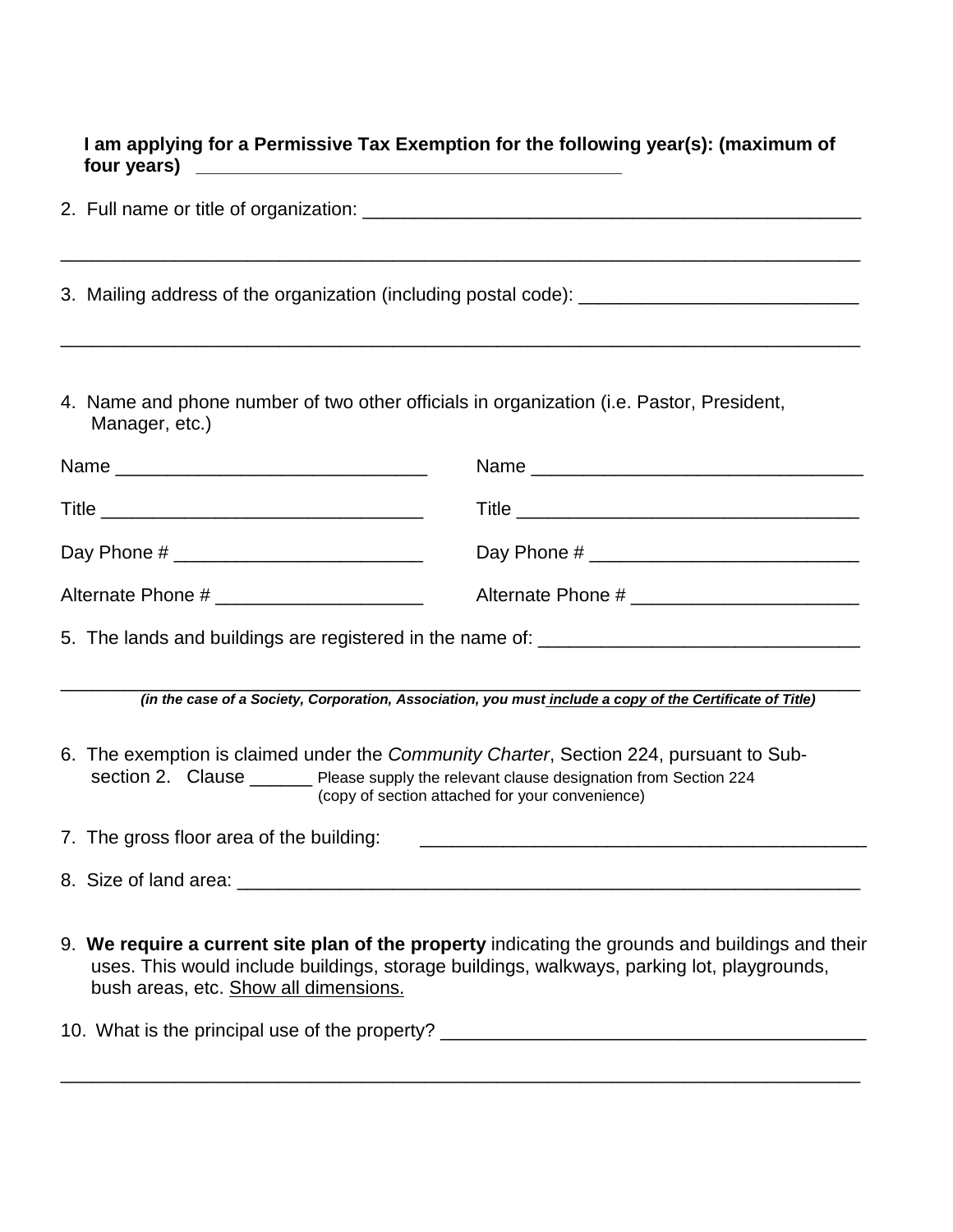11. Is any part of the building or of the property used or rented by commercial or private operators or by any group other than your organization?\_\_\_\_\_\_\_\_\_\_\_\_\_\_\_\_\_\_\_\_\_\_\_\_\_\_\_\_\_

12. Please provide details of other activities on your property; such as daycare centres, catering and hall rental, thrift shop. The following information is required for each activity:

\_\_\_\_\_\_\_\_\_\_\_\_\_\_\_\_\_\_\_\_\_\_\_\_\_\_\_\_\_\_\_\_\_\_\_\_\_\_\_\_\_\_\_\_\_\_\_\_\_\_\_\_\_\_\_\_\_\_\_\_\_\_\_\_\_\_\_\_\_\_\_\_\_\_\_\_\_

\_\_\_\_\_\_\_\_\_\_\_\_\_\_\_\_\_\_\_\_\_\_\_\_\_\_\_\_\_\_\_\_\_\_\_\_\_\_\_\_\_\_\_\_\_\_\_\_\_\_\_\_\_\_\_\_\_\_\_\_\_\_\_\_\_\_\_\_\_\_\_\_\_\_\_\_\_

\_\_\_\_\_\_\_\_\_\_\_\_\_\_\_\_\_\_\_\_\_\_\_\_\_\_\_\_\_\_\_\_\_\_\_\_\_\_\_\_\_\_\_\_\_\_\_\_\_\_\_\_\_\_\_\_\_\_\_\_\_\_\_\_\_\_\_\_\_\_\_\_\_\_\_\_\_

\_\_\_\_\_\_\_\_\_\_\_\_\_\_\_\_\_\_\_\_\_\_\_\_\_\_\_\_\_\_\_\_\_\_\_\_\_\_\_\_\_\_\_\_\_\_\_\_\_\_\_\_\_\_\_\_\_\_\_\_\_\_\_\_\_\_\_\_\_\_\_\_\_\_\_\_\_

\_\_\_\_\_\_\_\_\_\_\_\_\_\_\_\_\_\_\_\_\_\_\_\_\_\_\_\_\_\_\_\_\_\_\_\_\_\_\_\_\_\_\_\_\_\_\_\_\_\_\_\_\_\_\_\_\_\_\_\_\_\_\_\_\_\_\_\_\_\_\_\_\_\_\_\_\_

\_\_\_\_\_\_\_\_\_\_\_\_\_\_\_\_\_\_\_\_\_\_\_\_\_\_\_\_\_\_\_\_\_\_\_\_\_\_\_\_\_\_\_\_\_\_\_\_\_\_\_\_\_\_\_\_\_\_\_\_\_\_\_\_\_\_\_\_\_\_\_\_\_\_\_\_\_

\_\_\_\_\_\_\_\_\_\_\_\_\_\_\_\_\_\_\_\_\_\_\_\_\_\_\_\_\_\_\_\_\_\_\_\_\_\_\_\_\_\_\_\_\_\_\_\_\_\_\_\_\_\_\_\_\_\_\_\_\_\_\_\_\_\_\_\_\_\_\_\_\_\_\_\_\_

\_\_\_\_\_\_\_\_\_\_\_\_\_\_\_\_\_\_\_\_\_\_\_\_\_\_\_\_\_\_\_\_\_\_\_\_\_\_\_\_\_\_\_\_\_\_\_\_\_\_\_\_\_\_\_\_\_\_\_\_\_\_\_\_\_\_\_\_\_\_\_\_\_\_\_\_\_

\_\_\_\_\_\_\_\_\_\_\_\_\_\_\_\_\_\_\_\_\_\_\_\_\_\_\_\_\_\_\_\_\_\_\_\_\_\_\_\_\_\_\_\_\_\_\_\_\_\_\_\_\_\_\_\_\_\_\_\_\_\_\_\_\_\_\_\_\_\_\_\_\_\_\_\_\_

- *-* Hourly per day and/or days per week of operation
- *-* Fee or charge
- *-* Approximate number of participants
- *-* Is the activity operated by a church or by an outside organization?

13. (a) How is your organization consistent with Town policies, plans, bylaws, codes and regulations?

(b) How is your organization non-profit?

(c) How is your organization a complementary extension to Town services and programs?

\_\_\_\_\_\_\_\_\_\_\_\_\_\_\_\_\_\_\_\_\_\_\_\_\_\_\_\_\_\_\_\_\_\_\_\_\_\_\_\_\_\_\_\_\_\_\_\_\_\_\_\_\_\_\_\_\_\_\_\_\_\_\_\_\_\_\_\_\_\_\_\_\_\_\_\_\_

\_\_\_\_\_\_\_\_\_\_\_\_\_\_\_\_\_\_\_\_\_\_\_\_\_\_\_\_\_\_\_\_\_\_\_\_\_\_\_\_\_\_\_\_\_\_\_\_\_\_\_\_\_\_\_\_\_\_\_\_\_\_\_\_\_\_\_\_\_\_\_\_\_\_\_\_\_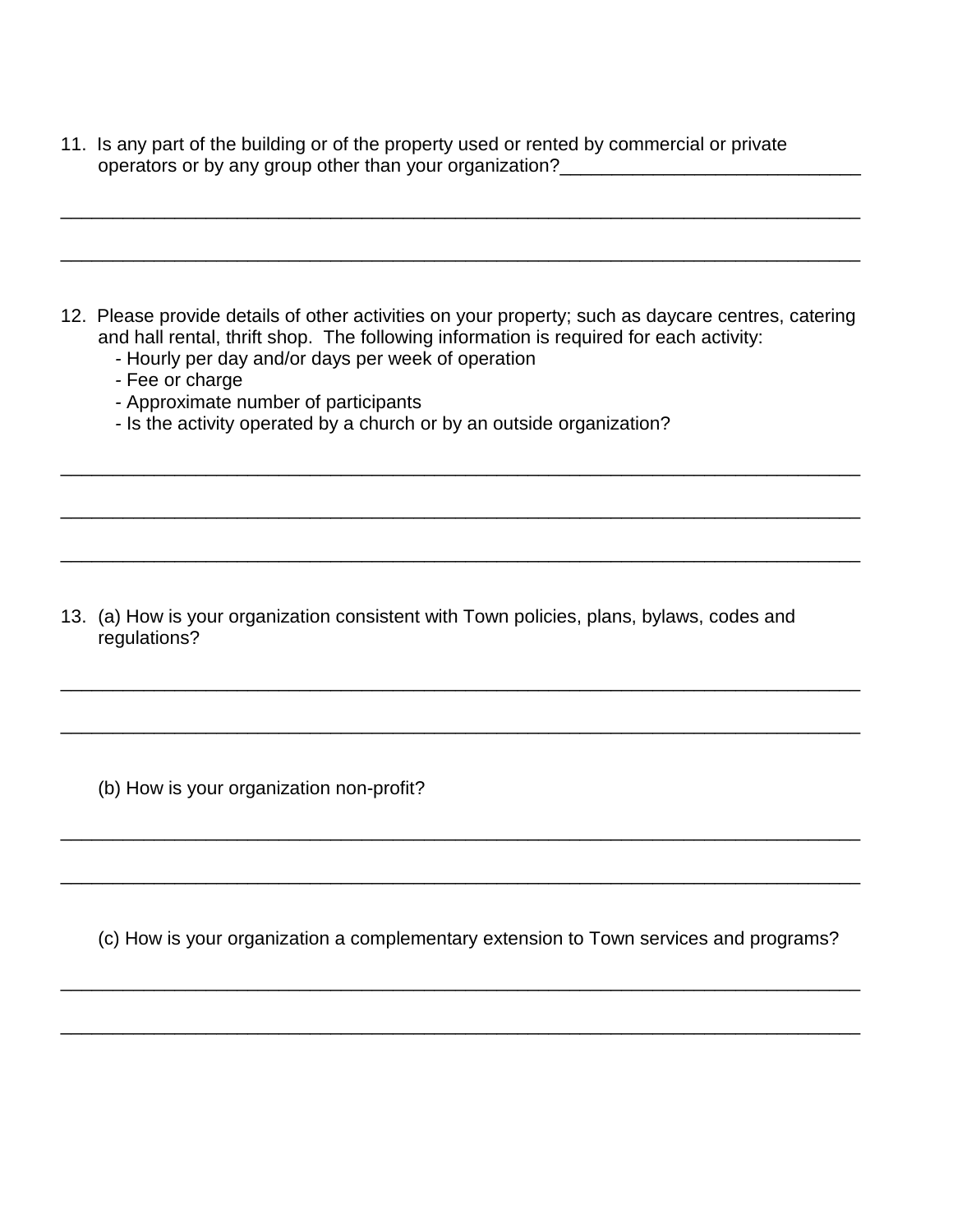(d) How is your organization accessible to the public?

(e) How is your organization used primarily by Town of Oliver residents?

\_\_\_\_\_\_\_\_\_\_\_\_\_\_\_\_\_\_\_\_\_\_\_\_\_\_\_\_\_\_\_\_\_\_\_\_\_\_\_\_\_\_\_\_\_\_\_\_\_\_\_\_\_\_\_\_\_\_\_\_\_\_\_\_\_\_\_\_\_\_\_\_\_\_\_\_\_

\_\_\_\_\_\_\_\_\_\_\_\_\_\_\_\_\_\_\_\_\_\_\_\_\_\_\_\_\_\_\_\_\_\_\_\_\_\_\_\_\_\_\_\_\_\_\_\_\_\_\_\_\_\_\_\_\_\_\_\_\_\_\_\_\_\_\_\_\_\_\_\_\_\_\_\_\_

\_\_\_\_\_\_\_\_\_\_\_\_\_\_\_\_\_\_\_\_\_\_\_\_\_\_\_\_\_\_\_\_\_\_\_\_\_\_\_\_\_\_\_\_\_\_\_\_\_\_\_\_\_\_\_\_\_\_\_\_\_\_\_\_\_\_\_\_\_\_\_\_\_\_\_\_\_

\_\_\_\_\_\_\_\_\_\_\_\_\_\_\_\_\_\_\_\_\_\_\_\_\_\_\_\_\_\_\_\_\_\_\_\_\_\_\_\_\_\_\_\_\_\_\_\_\_\_\_\_\_\_\_\_\_\_\_\_\_\_\_\_\_\_\_\_\_\_\_\_\_\_\_\_\_

\_\_\_\_\_\_\_\_\_\_\_\_\_\_\_\_\_\_\_\_\_\_\_\_\_\_\_\_\_\_\_\_\_\_\_\_\_\_\_\_\_\_\_\_\_\_\_\_\_\_\_\_\_\_\_\_\_\_\_\_\_\_\_\_\_\_\_\_\_\_\_\_\_\_\_\_\_

\_\_\_\_\_\_\_\_\_\_\_\_\_\_\_\_\_\_\_\_\_\_\_\_\_\_\_\_\_\_\_\_\_\_\_\_\_\_\_\_\_\_\_\_\_\_\_\_\_\_\_\_\_\_\_\_\_\_\_\_\_\_\_\_\_\_\_\_\_\_\_\_\_\_\_\_\_

\_\_\_\_\_\_\_\_\_\_\_\_\_\_\_\_\_\_\_\_\_\_\_\_\_\_\_\_\_\_\_\_\_\_\_\_\_\_\_\_\_\_\_\_\_\_\_\_\_\_\_\_\_\_\_\_\_\_\_\_\_\_\_\_\_\_\_\_\_\_\_\_\_\_\_\_\_

14. Other activities which may be pertinent to your application:

15. Does anyone live in the buildings? If yes, how many people?

16. Square footage of living area: \_\_\_\_\_\_\_\_\_\_\_\_\_\_\_\_\_\_\_\_\_\_\_\_\_\_\_\_\_\_\_\_\_\_\_\_\_\_\_\_\_\_\_\_\_\_\_\_\_

17. Has there been any change in the status or use of the buildings or property in the last 12 months? If yes, please explain briefly.

\_\_\_\_\_\_\_\_\_\_\_\_\_\_\_\_\_\_\_\_\_\_\_\_\_\_\_\_\_\_\_\_\_\_\_\_\_\_\_\_\_\_\_\_\_\_\_\_\_\_\_\_\_\_\_\_\_\_\_\_\_\_\_\_\_\_\_\_\_\_\_\_\_\_\_\_\_

\_\_\_\_\_\_\_\_\_\_\_\_\_\_\_\_\_\_\_\_\_\_\_\_\_\_\_\_\_\_\_\_\_\_\_\_\_\_\_\_\_\_\_\_\_\_\_\_\_\_\_\_\_\_\_\_\_\_\_\_\_\_\_\_\_\_\_\_\_\_\_\_\_\_\_\_\_

18. **CHURCHES ONLY** complete the following additional questions:

(a) What is the seating capacity of the church?

Permanent:

Portable: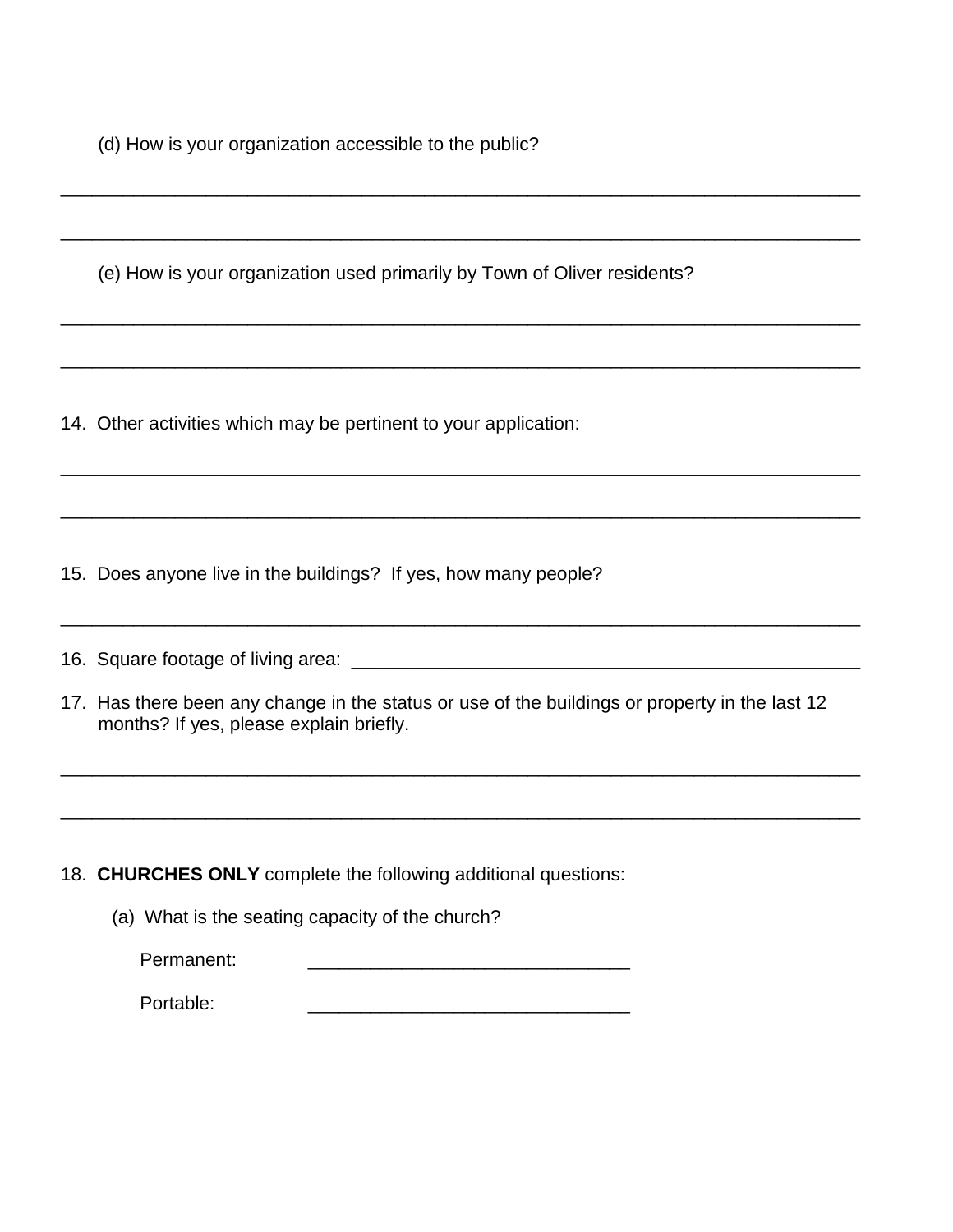|  |  |  | (b) What is the gross floor area of the |  |
|--|--|--|-----------------------------------------|--|
|--|--|--|-----------------------------------------|--|

 $(ii)$  Hall:

(iii) Other Buildings: \_\_\_\_\_\_\_\_\_\_\_\_\_\_\_\_\_\_\_\_\_\_\_\_\_\_\_\_\_\_

**Total Gross Floor Area: \_\_\_\_\_\_\_\_\_\_\_\_\_\_\_\_\_\_\_\_\_\_\_\_\_\_**

(c) Is every building on the lands in use and continues to be set aside for public worship or for a Church Hall? Please explain.

\_\_\_\_\_\_\_\_\_\_\_\_\_\_\_\_\_\_\_\_\_\_\_\_\_\_\_\_\_\_\_\_\_\_\_\_\_\_\_\_\_\_\_\_\_\_\_\_\_\_\_\_\_\_\_\_\_\_\_\_\_\_\_\_\_\_\_\_\_\_\_\_

\_\_\_\_\_\_\_\_\_\_\_\_\_\_\_\_\_\_\_\_\_\_\_\_\_\_\_\_\_\_\_\_\_\_\_\_\_\_\_\_\_\_\_\_\_\_\_\_\_\_\_\_\_\_\_\_\_\_\_\_\_\_\_\_\_\_\_\_\_\_\_\_

(d) A manse or a building of similar kind

**EXECUTE:** is not used in association with the place of public worship

\_\_\_\_\_\_\_\_\_\_\_\_\_ is used for public worship; and an exemption is claimed for the land and improvement.

If the manse or a building is used for public worship, specify what area of the building and square footage.

\_\_\_\_\_\_\_\_\_\_\_\_\_\_\_\_\_\_\_\_\_\_\_\_\_\_\_\_\_\_\_\_\_\_\_\_\_\_\_\_\_\_\_\_\_\_\_\_\_\_\_\_\_\_\_\_\_\_\_\_\_\_\_\_\_\_\_\_\_\_\_\_

\_\_\_\_\_\_\_\_\_\_\_\_\_\_\_\_\_\_\_\_\_\_\_\_\_\_\_\_\_\_\_\_\_\_\_\_\_\_\_\_\_\_\_\_\_\_\_\_\_\_\_\_\_\_\_\_\_\_\_\_\_\_\_\_\_\_\_\_\_\_\_\_

*Note: Manses may be considered if they are used for Sunday School, Bible Class, etc., but not for office, elders meetings, and storage.* 

The personal information on this form is collected for the purpose of an operating program of the Town of Oliver as noted in Section 26(c) of the *Freedom of Information and Privacy Act*.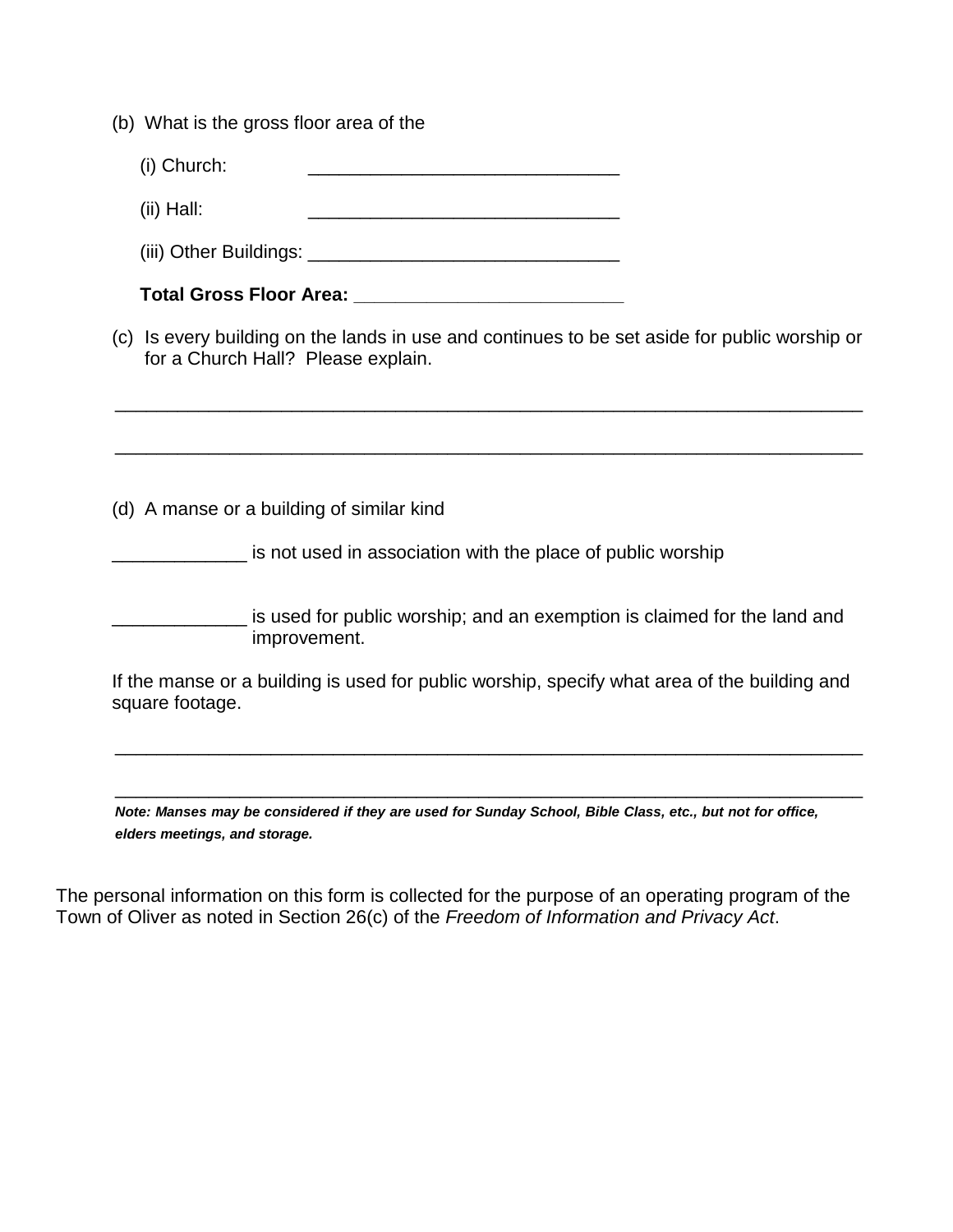AND I make this solemn declaration, conscientiously believing it to be true and knowing that it is of the same force and effect as if made under oath, and by virtue of the *CANADA EVIDENCE ACT.* 

| DECLARED before me at the<br>Town of Oliver in the Province<br>of British Columbia this<br>-20                                              |           |
|---------------------------------------------------------------------------------------------------------------------------------------------|-----------|
| A Commissioner for taking Affidavits<br>Within British Columbia or a Notary<br>Public in and for the Province of<br><b>British Columbia</b> | Signature |

Signature of Registered Owner (if different than applicant):

\_\_\_\_\_\_\_\_\_\_\_\_\_\_\_\_\_\_\_\_\_\_\_\_\_\_\_\_\_\_\_\_\_\_\_\_\_\_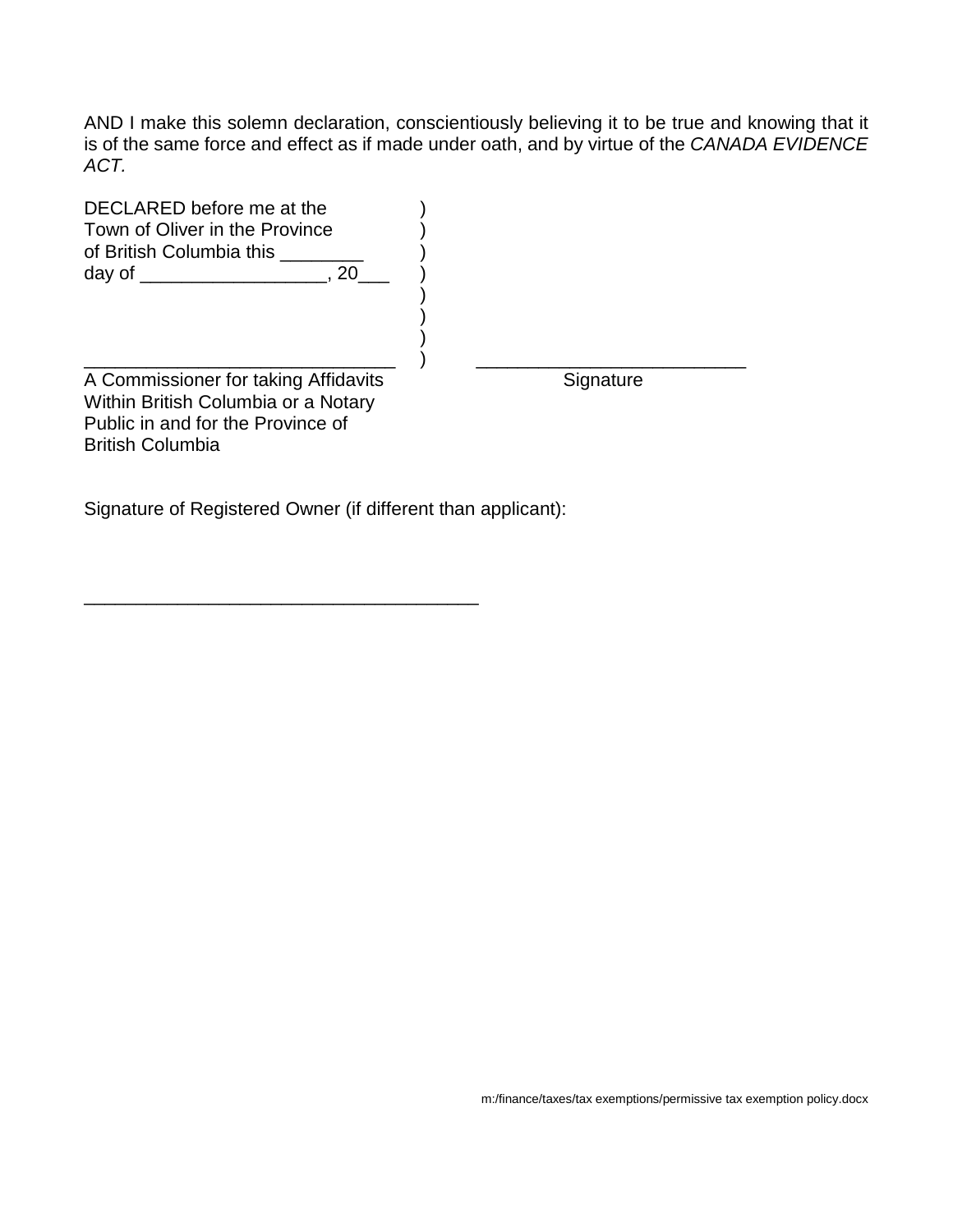## **Division 7 — Permissive Exemptions**

#### **General authority for permissive exemptions**

**224** (1) A council may, by bylaw in accordance with this section, exempt land or improvements, or both, referred to in subsection (2) or (3) from taxation under section 197 (1) (a) *[municipal property taxes]*, to the extent, for the period and subject to the conditions provided in the bylaw.

(2) Tax exemptions may be provided under this section for the following:

(a) land or improvements that

(i) are owned or held by a charitable, philanthropic or other not for profit corporation, and

(ii) the council considers are used for a purpose that is directly related to the purposes of the corporation;

(b) land or improvements that

(i) are owned or held by a municipality, regional district or other local authority, and

(ii) the council considers are used for a purpose of the local authority;

(c) land or improvements that the council considers would otherwise qualify for exemption under section 220 *[general statutory exemptions]* were it not for a secondary use;

(d) the interest of a public authority, local authority or any other corporation or organization in land or improvements that are used or occupied by the corporation or organization if

(i) the land or improvements are owned by a public authority or local authority, and

(ii) the land or improvements are used by the corporation or organization for a purpose in relation to which an exemption under this Division or Division 6 of this Part would apply or could be provided if the land or improvements were owned by that corporation or organization;

(e) the interest of a public authority, local authority or any other corporation or organization in land or improvements that are used or occupied by the corporation or organization if

(i) the land or improvements are owned by a person, who is providing a municipal service under a partnering agreement,

(ii) an exemption under section 225 *[partnering and other special tax exemption authority]* would be available for the land or improvements in relation to the partnering agreement if they were used in relation to the service,

(iii) the partnering agreement expressly contemplates that the council may provide an exemption under this provision, and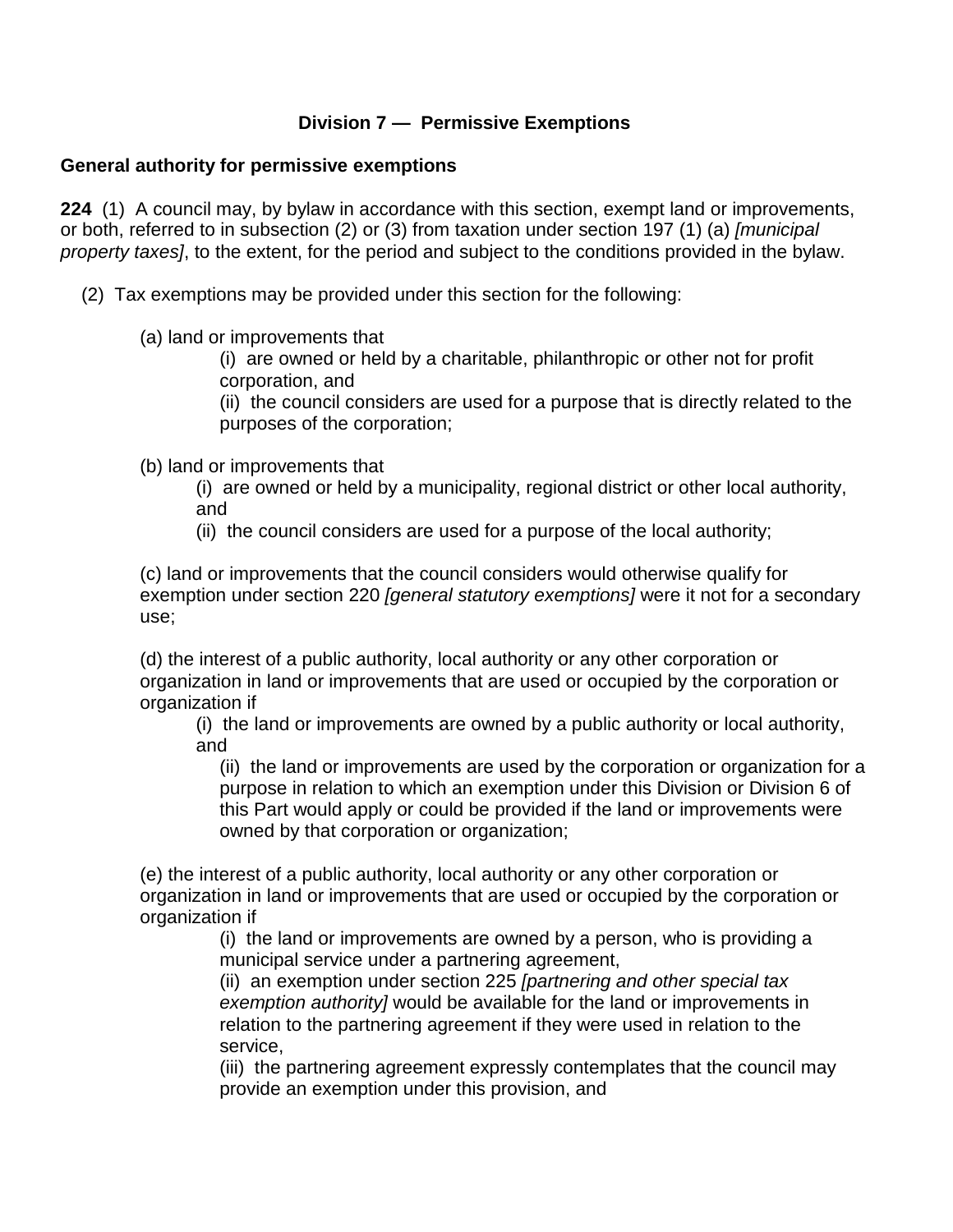(iv) the land or improvements are used by the corporation or organization for a purpose in relation to which an exemption under this Division or Division 6 of this Part would apply or could be provided if the land or improvements were owned by that corporation or organization;

(f) in relation to property that is exempt under section 220 (1) (h) *[buildings for public worship]*,

(i) an area of land surrounding the exempt building,

(ii) a hall that the council considers is necessary to the exempt building and the land on which the hall stands, and

(iii) an area of land surrounding a hall that is exempt under subparagraph (ii);

(g) land or improvements used or occupied by a religious organization, as tenant or licensee, for the purpose of public worship or for the purposes of a hall that the council considers is necessary to land or improvements so used or occupied;

(h) in relation to property that is exempt under section 220 (1) (i) *[seniors' homes]*, (j) *[hospitals]* or (l) *[private schools]*, any area of land surrounding the exempt building;

(i) land or improvements owned or held by an athletic or service club or association and used as a public park or recreation ground or for public athletic or recreational purposes;

(j) land or improvements owned or held by a person or organization and operated as a private hospital licensed under the *Hospital Act* or as a licensed community care facility, or registered assisted living residence, under the *Community Care and Assisted Living Act;*

(k) land or improvements for which a grant has been made, after March 31, 1974, under the *Housing Construction (Elderly Citizens) Act* before its repeal.

(3) The authority under subsection (2) (e) and (g) to (j) is not subject to section 25 (1) *[prohibition against assistance to business]*.

(4) Subject to subsection (5), a bylaw under this section

(a) must establish the term of the exemption, which may not be longer than 10 years,

(b) may only be adopted after notice of the proposed bylaw has been given in accordance with section 227 *[notice of permissive tax exemptions]*, and

(c) does not apply to taxation in a calendar year unless it comes into force on or before October 31 in the preceding year.

(5) Subsection (4) (a) and (b) does not apply in relation to exemptions under subsection (2) (f) and (h).